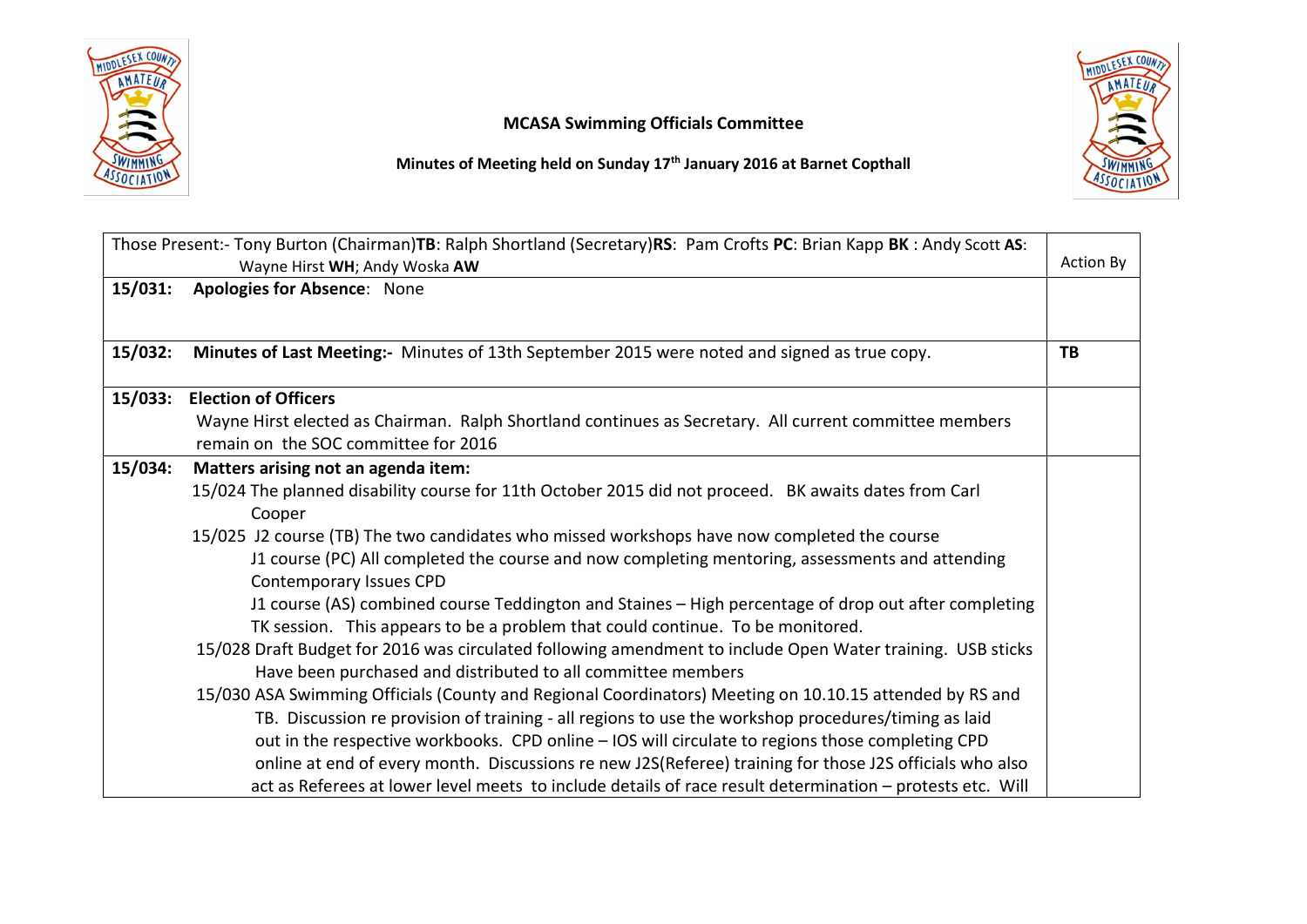|         | eventually become available on line via IOS at no charge. (NB-MCASA ran a similar training session in<br>June and are one step ahead of the ASA !   |           |
|---------|-----------------------------------------------------------------------------------------------------------------------------------------------------|-----------|
|         | The Referee tutor training day 16.1.16 was in fact for new tutors.                                                                                  |           |
|         | 15/035: Update on current courses.                                                                                                                  |           |
|         | TK course at Hackney (BK) is still to be arranged                                                                                                   | BK        |
|         | TK course at Broomfield Park (PC) - 6 candidates - all passed                                                                                       |           |
|         | J1 course @ Pimlico (AW) 15 started - 9 finished the course. Mentoring ongoing                                                                      |           |
|         | J1 course at St. Helens School (WH) - 19 started - 12 completed. Mentoring ongoing                                                                  |           |
|         | J2 course at Fulham Pools (TB) - 6 started and all 6 completed. Mentoring ongoing                                                                   |           |
|         | J2S course at Perivale (PC) - 4 completed. Mentoring ongoing. 1 candidate with AS yet to commence training -<br>delayed due to illness              | <b>AS</b> |
|         | Open Water (BK) Working group meet this week - date to be arranged. Will be advertised when known                                                   | BK        |
|         |                                                                                                                                                     |           |
| 15/036: | Draft Budget 2016                                                                                                                                   |           |
|         | A draft budget had been circulated to all SOC members and included Open Water. Draft document was agreed                                            |           |
|         | for presenting to Executive committee for approval                                                                                                  |           |
|         | 15/037: Succession Planning                                                                                                                         |           |
|         | It was agreed that the SOC needed to identify experienced officials to become course leaders for the future and                                     |           |
|         | and additional experienced officials to act as assessors. Names were put forward initially for the former role and                                  |           |
|         | RS will approach them to see if they would be interested. It was agreed to invite any volunteers to sit in on a                                     |           |
|         | TK/J1 course as had Gillian Neal recently. The following stage would be to arrange for them to run a course with                                    |           |
|         | a member of the SOC observing and on hand if necessary. It was agreed to organise a short course to explain                                         | <b>RS</b> |
|         | the process for assessment to identified possible persons. On the same theme perhaps a Mentoring CPD could                                          |           |
|         | be arranged                                                                                                                                         |           |
|         | 15/038: TK and J1 PowerPoint presentations.                                                                                                         |           |
|         | RS had updated the current presentations and presented them to the committee. Discussion and identification<br>of any amendments needed were noted. | <b>RS</b> |
|         |                                                                                                                                                     |           |